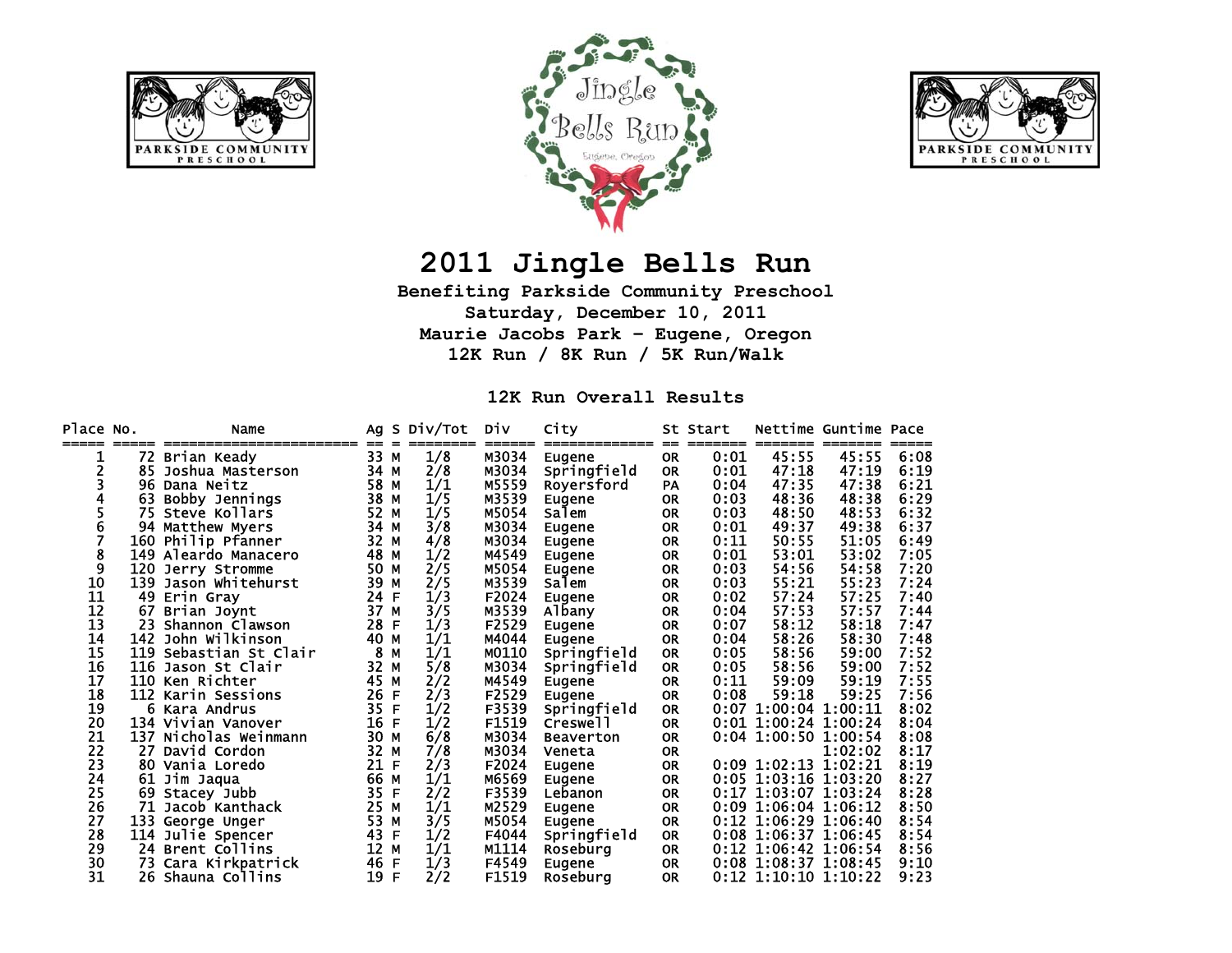| 32                               | 400 Bryan Rodick       | 31 M     | 8/8 | M3034 | Keizer           | <b>OR</b> | $0:11$ 1:11:25 1:11:35<br>9:33 |
|----------------------------------|------------------------|----------|-----|-------|------------------|-----------|--------------------------------|
| 33                               | 25 Lynn Collins        | 47<br>-F | 2/3 | F4549 | Roseburg         | <b>OR</b> | $0:12$ 1:11:34 1:11:45<br>9:34 |
| 34                               | 40 Teresa Gardner      | 42 F     | 2/2 | F4044 | Albany           | <b>OR</b> | $0:15$ 1:11:48 1:12:02<br>9:37 |
| 35                               | 16 Tom Campina         | 35 M     | 4/5 | M3539 | Eugene           | <b>OR</b> | $0:16$ 1:11:47 1:12:02<br>9:37 |
|                                  | 14 Erin Bruni          | 25<br>-F | 3/3 | F2529 | Eugene           | <b>OR</b> | $0:18$ 1:11:51 1:12:09<br>9:38 |
|                                  | 68 Jaime Joynt         | 32 F     | 1/3 | F3034 | Albany           | <b>OR</b> | $0:05$ 1:14:08 1:14:13<br>9:54 |
|                                  | 78 Kay Leppold         | 48 F     | 3/3 | F4549 | Eugene           | <b>OR</b> | $0:14$ 1:14:54 1:15:08 10:01   |
| 36<br>37<br>38<br>39<br>39<br>40 | 60 Caitlin Hutchison   | 24 F     | 3/3 | F2024 | Ridgefield       | WA        | $0:15$ 1:15:52 1:16:07 10:09   |
|                                  | 82 Nabi Malekzadeh     | 53 M     | 4/5 | M5054 | Eugene           | <b>OR</b> | $0:13$ 1:16:32 1:16:45 10:14   |
| 41                               | 81 Kathleen Malekzadeh | 52 F     | 1/4 | F5054 | Eugene           | <b>OR</b> | $0:13$ 1:16:32 1:16:45 10:14   |
| 42                               | 144 Karen Perry        | 50 F     | 2/4 | F5054 | Anderson         | CA        | $0:20$ 1:18:25 1:18:45 10:30   |
| 43                               | 170 Ron Neumann        | 50 M     | 5/5 | M5054 | Eugene           | <b>OR</b> | $0:06$ 1:18:52 1:18:57 10:32   |
| 44                               | 51 Niki Hampton        | 31 F     | 2/3 | F3034 | Cottage Grove OR |           | $0:10$ 1:21:11 1:21:21 10:51   |
| 45                               | 8 Vicki Ash            | 31 F     | 3/3 | F3034 | Eugene           | 0R        | $0:11$ 1:21:36 1:21:46 10:55   |
| 46                               | 7 Chad Ash             | 36 M     | 5/5 | M3539 | Eugene           | <b>OR</b> | $0:10$ 1:21:36 1:21:46 10:55   |
| 47                               | 90 Sofia McManus       | 62 F     | 1/1 | F6064 | Eugene           | <b>OR</b> | 0:19 1:35:54 1:36:12 12:50     |
| 48                               | 74 Penny Klein         | 54 F     | 3/4 | F5054 | Eugene           | <b>OR</b> | 0:19 1:35:54 1:36:13 12:50     |
| 49                               | 126 Theresa Thompson   | 50 F     | 4/4 | F5054 | Eugene           | <b>OR</b> | 0:20 1:35:54 1:36:13 12:50     |
|                                  |                        |          |     |       |                  |           |                                |

**12K Run By Age Group** 

| MALE AGE GROUP: 1 TO 10    |    |                  |            |                     |                     |
|----------------------------|----|------------------|------------|---------------------|---------------------|
| 1 Sebastian St Clair       | 8  |                  | 59:00 7:55 |                     |                     |
| MALE AGE GROUP: 11 TO 14   |    |                  |            |                     |                     |
| 1 Brent Collins            |    | 12 1:06:54 8:59  |            |                     |                     |
| FEMALE AGE GROUP: 15 TO 19 |    |                  |            |                     |                     |
| 1 Vivian Vanover           |    | 16 1:00:24 8:07  |            | 2 Shauna Collins    | 19 1:10:22 9:27     |
| FEMALE AGE GROUP: 20 TO 24 |    |                  |            |                     |                     |
| 1 Erin Gray                | 24 | 57:25            | 7:42       | 3 Caitlin Hutchison | 24 1:16:07 10:13    |
| 2 Vania Loredo             |    | 21 1:02:21       | 8:22       |                     |                     |
| MALE AGE GROUP: 25 TO 29   |    |                  |            |                     |                     |
| 1 Jacob Kanthack           |    | 25 1:06:12       | 8:53       |                     |                     |
| FEMALE AGE GROUP: 25 TO 29 |    |                  |            |                     |                     |
| 1 Shannon Clawson          | 28 | 58:18            | 7:50       | 3 Erin Bruni        | 25 1:12:09<br>9:41  |
| 2 Karin Sessions           | 26 | 59:25            | 7:59       |                     |                     |
| MALE AGE GROUP: 30 TO 34   |    |                  |            |                     |                     |
| 1 Brian Keady              | 33 | 45:55            | 6:10       | 5 Jason St Clair    | 32<br>7:55<br>59:00 |
| 2 Joshua Masterson         | 34 | 47:19            | 6:21       | 6 Nicholas Weinmann | 30 1:00:54<br>8:10  |
| 3 Matthew Myers            | 34 | 49:38            | 6:40       | 7 David Cordon      | 32 1:02:02<br>8:20  |
| 4 Philip Pfanner           | 32 | 51:05            | 6:51       | 8 Bryan Rodick      | 31 1:11:35<br>9:36  |
| FEMALE AGE GROUP: 30 TO 34 |    |                  |            |                     |                     |
| 1 Jaime Joynt              |    | 32 1:14:13       | 9:58       | 3 Vicki Ash         | 31 1:21:46 10:58    |
| 2 Niki Hampton             |    | 31 1:21:21 10:55 |            |                     |                     |
| MALE AGE GROUP: 35 TO 39   |    |                  |            |                     |                     |
| 1 Bobby Jennings           | 38 | 48:38            | 6:32       | 4 Tom Campina       | 35 1:12:02 9:40     |
| 2 Jason Whitehurst         | 39 | 55:23            | 7:26       | 5 Chad Ash          | 36 1:21:46 10:58    |
| 3 Brian Joynt              | 37 | 57:57            | 7:47       |                     |                     |
| FEMALE AGE GROUP: 35 TO 39 |    |                  |            |                     |                     |
| 1 Kara Andrus              |    | 35 1:00:11       | 8:05       | 2 Stacey Jubb       | 35 1:03:24 8:31     |
| MALE AGE GROUP: 40 TO 44   |    |                  |            |                     |                     |
| 1 John Wilkinson           | 40 | 58:30            | 7:51       |                     |                     |
| FEMALE AGE GROUP: 40 TO 44 |    |                  |            |                     |                     |
| 1 Julie Spencer            |    | 43 1:06:45       | 8:58       | 2 Teresa Gardner    | 42 1:12:02<br>9:40  |
| MALE AGE GROUP: 45 TO 49   |    |                  |            |                     |                     |
| 1 Aleardo Manacero         | 48 | 53:02            | 7:07       | 2 Ken Richter       | 45<br>59:19<br>7:58 |
| FEMALE AGE GROUP: 45 TO 49 |    |                  |            |                     |                     |
| 1 Cara Kirkpatrick         |    | 46 1:08:45       | 9:14       | 3 Kay Leppold       | 48 1:15:08 10:05    |
|                            |    |                  |            |                     |                     |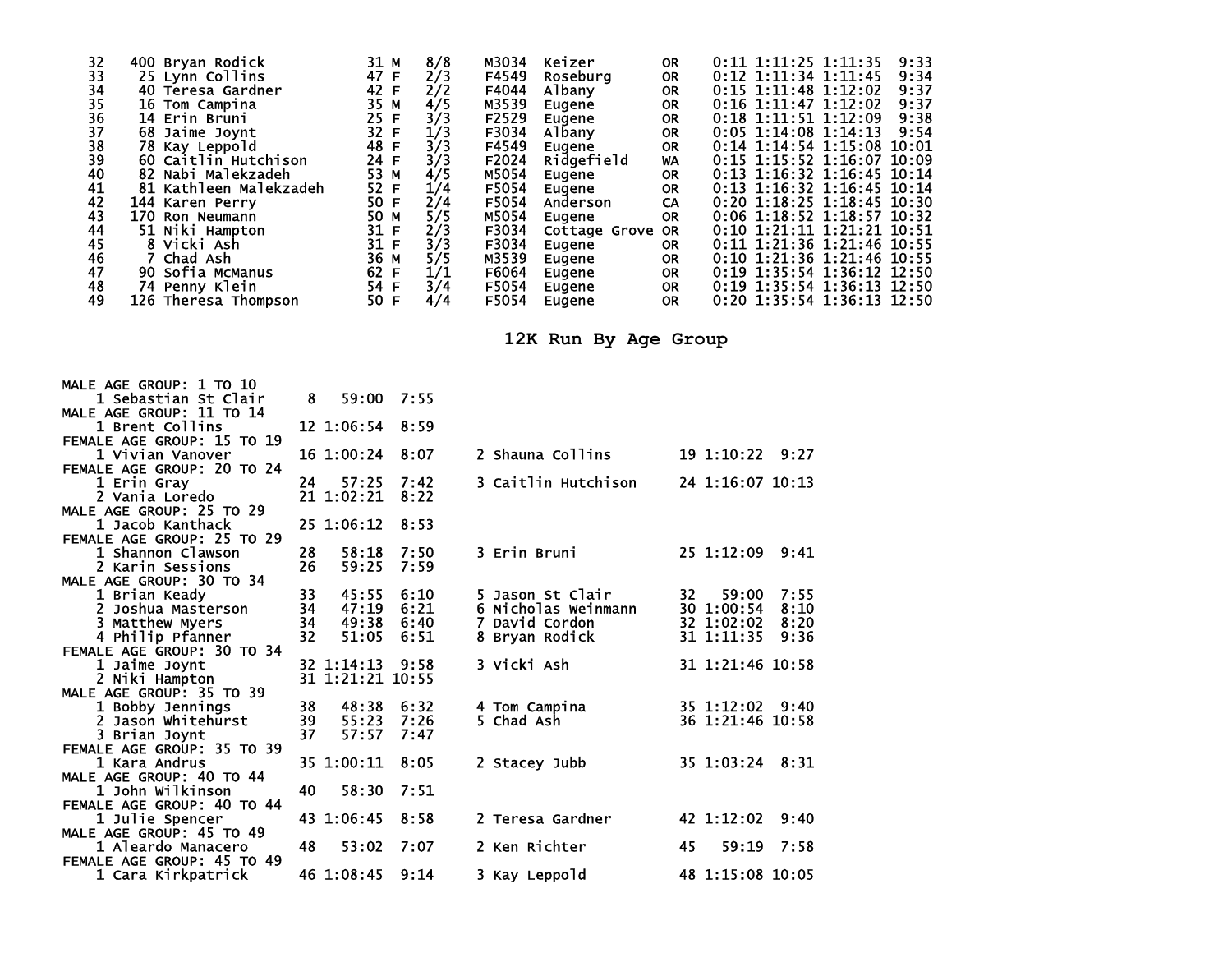| 2 Lynn Collins             | 47 1:11:45 9:38  |            |                    |                  |
|----------------------------|------------------|------------|--------------------|------------------|
| MALE AGE GROUP: 50 TO 54   |                  |            |                    |                  |
| 1 Steve Kollars            | 52.<br>48:53     | 6:34       | 4 Nabi Malekzadeh  | 53 1:16:45 10:18 |
| 2 Jerry Stromme            | 50               | 54:58 7:23 | 5 Ron Neumann      | 50 1:18:57 10:36 |
| 3 George Unger             | 53 1:06:40 8:57  |            |                    |                  |
| FEMALE AGE GROUP: 50 TO 54 |                  |            |                    |                  |
| 1 Kathleen Malekzadeh      | 52 1:16:45 10:18 |            | 3 Penny Klein      | 54 1:36:13 12:55 |
| 2 Karen Perry              | 50 1:18:45 10:34 |            | 4 Theresa Thompson | 50 1:36:13 12:55 |
| MALE AGE GROUP: 55 TO 59   |                  |            |                    |                  |
| 1 Dana Neitz               | 58.              | 47:38 6:24 |                    |                  |
| FEMALE AGE GROUP: 60 TO 64 |                  |            |                    |                  |
| 1 Sofia McManus            | 62 1:36:12 12:55 |            |                    |                  |
| MALE AGE GROUP: 65 TO 69   |                  |            |                    |                  |
| 1 Jim Jaqua                | 66 1:03:20       | 8:30       |                    |                  |

**8K Run Overall Results** 

| Place | NO. | Name                  | Ag         | <b>S</b> | Div/Tot         | Div             | City                    |                  | St Start     |                  | Nettime Guntime Pace |             |  |
|-------|-----|-----------------------|------------|----------|-----------------|-----------------|-------------------------|------------------|--------------|------------------|----------------------|-------------|--|
| ===== |     | 93 David Morgan       | ==<br>43 M | $=$      | ========<br>1/3 | ======<br>M4044 | =============<br>Eugene | $=$<br><b>OR</b> | ====<br>0:03 | =======<br>33:52 | =======<br>33:54     | 6:50        |  |
| 2     |     | 164 John Barry        | 60 M       |          | 1/2             | M6064           | Eugene                  | <b>OR</b>        | 0:10         | 35:28            | 35:38                | 7:10        |  |
|       |     | 76 Theresa Kollars    | 51 F       |          | 1/4             | F5054           | salem                   | <b>OR</b>        | 0:03         | 35:46            | 35:48                | 7:13        |  |
| 4     | 171 | Michael Schwab        | 30 M       |          | 1/3             | M3034           | Eugene                  | <b>OR</b>        | 0:10         | 36:10            | 36:20                | 7:19        |  |
| 5     | 22  | Kyle Clarke           | 36 M       |          | 1/4             | M3539           | Eugene                  | <b>OR</b>        | 0:03         | 36:24            | 36:26                | 7:20        |  |
| 6     |     | 135 David Walko       | 40 M       |          | 2/3             | M4044           | Eugene                  | <b>OR</b>        | 0:11         | 37:00            | 37:10                | 7:29        |  |
| 7     | 3   | Kevin Alltucker       | 51 M       |          | 1/3             | M5054           | Eugene                  | <b>OR</b>        | 0:09         | 39:48            | 39:56                | 8:02        |  |
| 8     |     | <b>165 Kirk Rose</b>  | 63 M       |          | 2/2             | M6064           | Albany                  | <b>OR</b>        | 0:03         | 40:27            | 40:30                | 8:09        |  |
| 9     |     | 113 Daniel Smith      | 59 M       |          | 1/1             | M5559           | Springfield             | <b>OR</b>        | 0:04         | 40:48            | 40:51                | 8:13        |  |
| 10    |     | 39 Vance Foster       | 41         | М        | 3/3             | M4044           | Eugene                  | <b>OR</b>        | 0:11         | 42:54            | 43:04                | 8:40        |  |
| 11    |     | 143 Kathy Williams    | 45         | F        | 1/2             | F4549           | Eugene                  | <b>OR</b>        | 0:10         | 44:08            | 44:17                | 8:55        |  |
| 12    |     | 86 Brittany May       | 31         | F        | 1/12            | F3034           | Corvallis               | <b>OR</b>        | 0:10         | 44:07            | 44:17                | 8:55        |  |
| 13    |     | 99 Alma Perales-Tapia | 30 F       |          | 2/12            | F3034           | Eugene                  | <b>OR</b>        | 0:09         | 44:35            | 44:43                | 9:00        |  |
| 14    | 32  | Orion Emelio          | 38 F       |          | 1/4             | F3539           | Eugene                  | <b>OR</b>        | 0:08         | 44:36            | 44:44                | 9:00        |  |
| 15    | 33. | Shine Emelio          | 41         | F        | 1/2             | F4044           | Eugene                  | <b>OR</b>        | 0:09         | 44:36            | 44:44                | 9:00        |  |
| 16    |     | 95 Patrick Naleway    | 26 M       |          | 1/2             | M2529           | Eugene                  | <b>OR</b>        | 0:12         | 45:14            | 45:25                | 9:09        |  |
| 17    |     | 121 Katie Swank       | 34         | F        | 3/12            | F3034           | Eugene                  | <b>OR</b>        | 0:06         | 45:49            | 45:55                | 9:15        |  |
| 18    | 77  | Haidy Lee             | 34         | E        | 4/12            | F3034           | Eugene                  | <b>OR</b>        | 0:12         | 45:44            | 45:56                | 9:15        |  |
| 19    |     | 101 Megan Points      | 27         | F        | 1/1             | F2529           | Eugene                  | <b>OR</b>        | 0:12         | 45:51            | 46:03                | 9:16        |  |
| 20    |     | 2 Irene Alltucker     | 51         | F        | 2/4             | F5054           | Eugene                  | <b>OR</b>        | 0:11         | 46:09            | 46:19                | 9:20        |  |
| 21    |     | 53 Mandi Hash         | 32         | F        | 5/12            | F3034           | Eugene                  | <b>OR</b>        | 0:09         | 47:02            | 47:10                | 9:30        |  |
| 22    |     | 167 Taylor Madden     | 32 M       |          | 2/3             | M3034           | Eugene                  | <b>OR</b>        | 0:10         | 47:06            | 47:16                | 9:31        |  |
| 23    |     | 64 Don Johnson        | 52 M       |          | 2/3             | M5054           | Eugene                  | <b>OR</b>        | 0:10         | 47:30            | 47:40                | 9:36        |  |
| 24    |     | 138 Jeff West         | 27         | M        | 2/2             | M2529           | Pleasant Hill OR        |                  | 0:06         | 47:49            | 47:54                | 9:39        |  |
| 25    |     | 140 Daelyn Wilde      | 11         | E        | 1/1             | F1114           | Pleasant Hill           | <b>OR</b>        | 0:06         | 47:49            | 47:54                | 9:39        |  |
| 26    |     | 141 Rayna Wilde       | 35         | F        | 2/4             | F3539           | Pleasant Hill           | <b>OR</b>        | 0:06         | 47:49            | 47:55                | 9:39        |  |
| 27    |     | 162 Lisa Warren       | 46         | F        | 2/2             | F4549           | <b>Corvallis</b>        | <b>OR</b>        | 0:10         | 48:28            | 48:38                | 9:47        |  |
| 28    |     | 168 Lauren Sommers    | 31         | F        | 6/12            | F3034           | Eugene                  | <b>OR</b>        | 0:10         | 49:20            | 49:30                | 9:58        |  |
| 29    |     | 125 Michael Thompson  | 36 M       |          | 2/4             | M3539           | Springfield             | <b>OR</b>        | 0:11         | 49:21            | 49:31                | 9:58        |  |
| 30    |     | 89 James McKay        | 52 M       |          | 3/3             | M5054           | Springfield             | <b>OR</b>        | 0:15         | 49:31            |                      | 49:46 10:01 |  |
| 31    |     | 28 Monica Crook       | 34 F       |          | 7/12            | F3034           | Eugene                  | <b>OR</b>        | 0:14         | 49:36            |                      | 49:50 10:02 |  |
| 32    |     | 106 Dustin Ramirez    | 34 M       |          | 3/3             | M3034           | Eugene                  | <b>OR</b>        | 0:14         | 49:36            |                      | 49:50 10:02 |  |
| 33    |     | 35 Amira Fahoum       | 30         | F        | 8/12            | F3034           | Springfield             | <b>OR</b>        | 0:11         | 49:49            |                      | 49:59 10:04 |  |
| 34    |     | 109 Charlotte Ransom  | 35 F       |          | 3/4             | F3539           | Eugene                  | <b>OR</b>        | 0:06         | 50:25            |                      | 50:31 10:10 |  |
| 35    |     | 92 Erika Mittge       | 33 F       |          | 9/12            | F3034           | Eugene                  | <b>OR</b>        | 0:17         | 51:19            |                      | 51:36 10:23 |  |
| 36    | 38  | Jeneva Foster         | 24 F       |          | 1/1             | F2024           | Eugene                  | <b>OR</b>        | 0:18         | 51:19            |                      | 51:36 10:23 |  |
| 37    |     | 29 Erin Cunning       | 38 F       |          | 4/4             | F3539           | Eugene                  | <b>OR</b>        | 0:10         | 51:38            |                      | 51:47 10:25 |  |
| 38    | 97  | Robert Noble          | 38         | M        | 3/4             | M3539           | Springfield             | <b>OR</b>        | 0:10         | 51:38            |                      | 51:47 10:25 |  |
| 39    |     | 118 Melissa St Clair  | 30         | F        | 10/12           | F3034           | Springfield             | <b>OR</b>        | 0:18         | 54:04            |                      | 54:21 10:56 |  |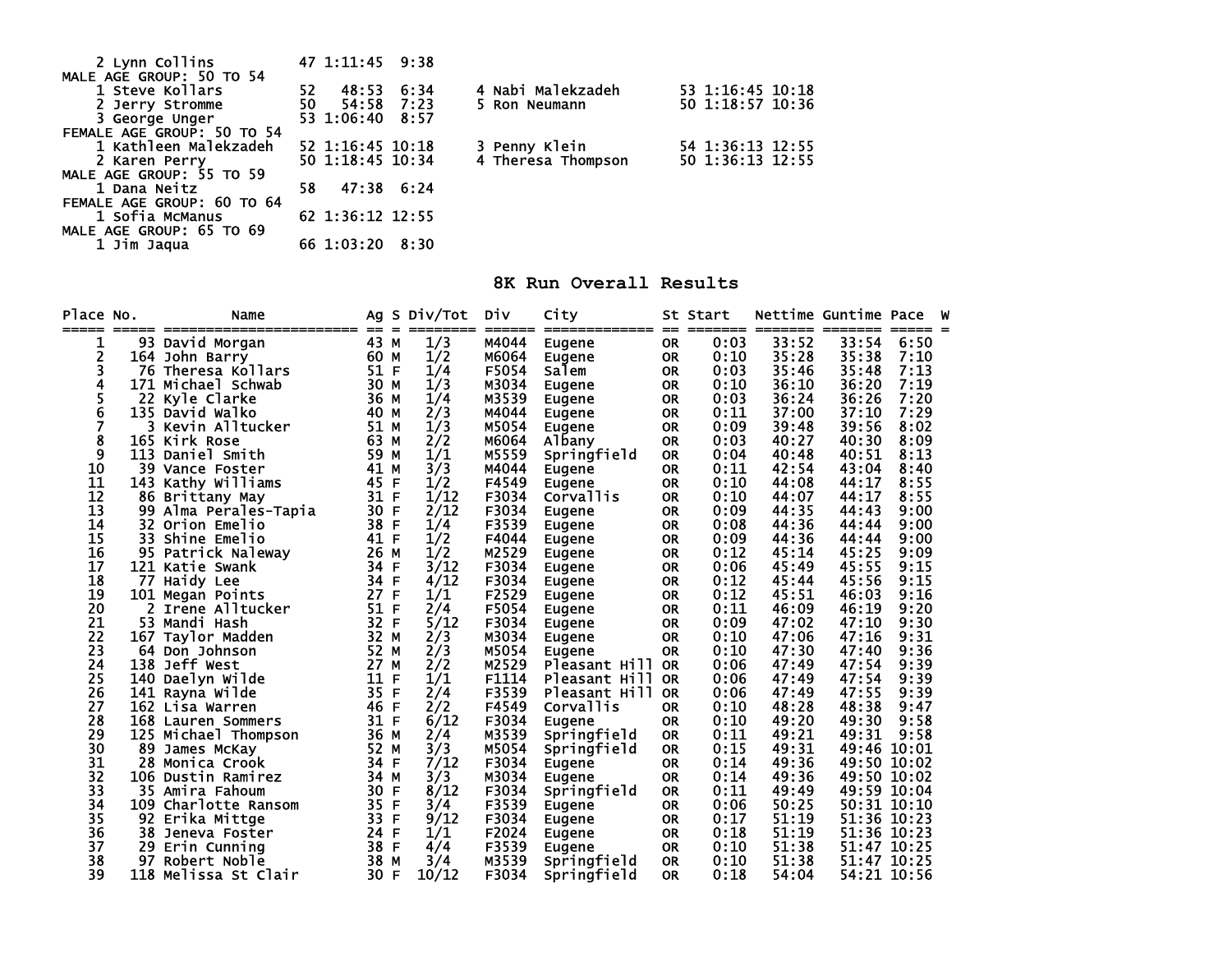| 40 | 117 Krista St Clair  | 11/12<br>31 F | F3034 | Springfield | <b>OR</b> | 0:18 | 54:04 | 54:22 10:57                  |
|----|----------------------|---------------|-------|-------------|-----------|------|-------|------------------------------|
| 41 | 107 Erik Ranger      | 36 M<br>4/4   | M3539 | Roseburg    | <b>OR</b> | 0:14 | 54:40 | 54:54 11:03                  |
| 42 | 108 Laurie Ranger    | 55 F<br>1/2   | F5559 | Roseburg    | <b>OR</b> | 0:14 | 54:42 | 54:56 11:03                  |
| 43 | 88 Anne McGrail      | 50 F<br>3/4   | F5054 | Eugene      | <b>OR</b> | 0:14 | 54:53 | 55:06 11:06                  |
| 44 | 152 Siskanna Naynaha | 2/2<br>41 F   | F4044 | Eugene      | <b>OR</b> | 0:14 | 54:54 | 55:07 11:06                  |
| 45 | 46 Bob Golly         | 76 M<br>1/1   | M7579 | Eugene      | <b>OR</b> | 0:03 | 55:25 | 55:27 11:10                  |
| 46 | 50 Misty Griesi      | 33 F<br>12/12 | F3034 | Springfield | <b>OR</b> | 0:18 | 56:31 | 56:48 11:26                  |
| 47 | 84 Andrea Mason      | 54 F<br>4/4   | F5054 | Eugene      | <b>OR</b> |      |       | $0:17$ 1:02:22 1:02:39 12:37 |
| 48 | 115 Debbie Spresser  | 59 F<br>2/2   | F5559 | Eugene      | <b>OR</b> |      |       | 0:17 1:02:23 1:02:40 12:37   |

## **8K Run By Age Group**

| FEMALE AGE GROUP: 11 TO 14<br>1 Daelyn Wilde | 11 | 47:54 9:39 |             |                     |    |                  |
|----------------------------------------------|----|------------|-------------|---------------------|----|------------------|
| FEMALE AGE GROUP: 20 TO 24                   |    |            |             |                     |    |                  |
| 1 Jeneva Foster                              | 24 |            | 51:36 10:23 |                     |    |                  |
| MALE AGE GROUP: 25 TO 29                     |    |            |             |                     |    |                  |
| 1 Patrick Naleway                            | 26 | 45:25      | 9:09        | 2 Jeff West         | 27 | 47:54 9:39       |
| FEMALE AGE GROUP: 25 TO 29                   |    |            |             |                     |    |                  |
| 1 Megan Points                               | 27 | 46:03      | 9:16        |                     |    |                  |
| MALE AGE GROUP: 30 TO 34                     |    |            |             |                     |    |                  |
| 1 Michael Schwab                             | 30 | 36:20      | 7:19        | 3 Dustin Ramirez    | 34 | 49:50 10:02      |
| 2 Taylor Madden                              | 32 | 47:16      | 9:31        |                     |    |                  |
| FEMALE AGE GROUP: 30 TO 34                   |    |            |             |                     |    |                  |
| 1 Brittany May                               | 31 | 44:17      | 8:55        | 7 Monica Crook      | 34 | 49:50 10:02      |
| 2 Alma Perales-Tapia                         | 30 | 44:43      | 9:00        | 8 Amira Fahoum      | 30 | 49:59 10:04      |
| 3 Katie Swank                                | 34 | 45:55      | 9:15        | 9 Erika Mittge      | 33 | 51:36 10:23      |
| 4 Haidy Lee                                  | 34 | 45:56      | 9:15        | 10 Melissa St Clair | 30 | 54:21 10:56      |
| 5 Mandi Hash                                 | 32 | 47:10      | 9:30        | 11 Krista St Clair  | 31 | 54:22 10:57      |
| 6 Lauren Sommers                             | 31 | 49:30      | 9:58        | 12 Misty Griesi     | 33 | 56:48 11:26      |
| MALE AGE GROUP: 35 TO 39                     |    |            |             |                     |    |                  |
| 1 Kyle Clarke                                | 36 | 36:26      | 7:20        | 3 Robert Noble      | 38 | 51:47 10:25      |
| 2 Michael Thompson                           | 36 | 49:31      | 9:58        | 4 Erik Ranger       | 36 | 54:54 11:03      |
| FEMALE AGE GROUP: 35 TO 39                   |    |            |             |                     |    |                  |
| 1 Orion Emelio                               | 38 | 44:44      | 9:00        | 3 Charlotte Ransom  | 35 | 50:31 10:10      |
| 2 Rayna Wilde                                | 35 | 47:55      | 9:39        | 4 Erin Cunning      | 38 | 51:47 10:25      |
| MALE AGE GROUP: 40 TO 44                     |    |            |             |                     |    |                  |
| 1 David Morgan                               | 43 | 33:54      | 6:50        | 3 Vance Foster      | 41 | 43:04 8:40       |
| 2 David Walko                                | 40 | 37:10      | 7:29        |                     |    |                  |
| FEMALE AGE GROUP: 40 TO 44                   |    |            |             |                     |    |                  |
| <b>1 Shine Emelio</b>                        | 41 | 44:44      | 9:00        | 2 Siskanna Naynaha  | 41 | 55:07 11:06      |
| FEMALE AGE GROUP: 45 TO 49                   |    |            |             |                     |    |                  |
| 1 Kathy Williams                             | 45 | 44:17      | 8:55        | 2 Lisa Warren       | 46 | 48:38<br>9:47    |
| MALE AGE GROUP: 50 TO 54                     |    |            |             |                     |    |                  |
| 1 Kevin Alltucker                            | 51 | 39:56      | 8:02        | 3 James McKay       | 52 | 49:46 10:01      |
| 2 Don Johnson                                | 52 | 47:40      | 9:36        |                     |    |                  |
| FEMALE AGE GROUP: 50 TO 54                   |    |            |             |                     |    |                  |
| 1 Theresa Kollars                            | 51 | 35:48      | 7:13        | 3 Anne McGrail      | 50 | 55:06 11:06      |
| 2 Irene Alltucker                            | 51 | 46:19      | 9:20        | 4 Andrea Mason      |    | 54 1:02:39 12:37 |
| MALE AGE GROUP: 55 TO 59                     |    |            |             |                     |    |                  |
| 1 Daniel Smith                               | 59 | 40:51      | 8:13        |                     |    |                  |
| FEMALE AGE GROUP: 55 TO 59                   |    |            |             |                     |    |                  |
| 1 Laurie Ranger                              | 55 |            | 54:56 11:03 | 2 Debbie Spresser   |    | 59 1:02:40 12:37 |
| MALE AGE GROUP: 60 TO 64                     |    |            |             |                     |    |                  |
| 1 John Barry                                 | 60 | 35:38      | 7:10        | 2 Kirk Rose         | 63 | 40:30<br>8:09    |
| MALE AGE GROUP: 75 TO 79                     |    |            |             |                     |    |                  |
| 1 Bob Golly                                  | 76 |            | 55:27 11:10 |                     |    |                  |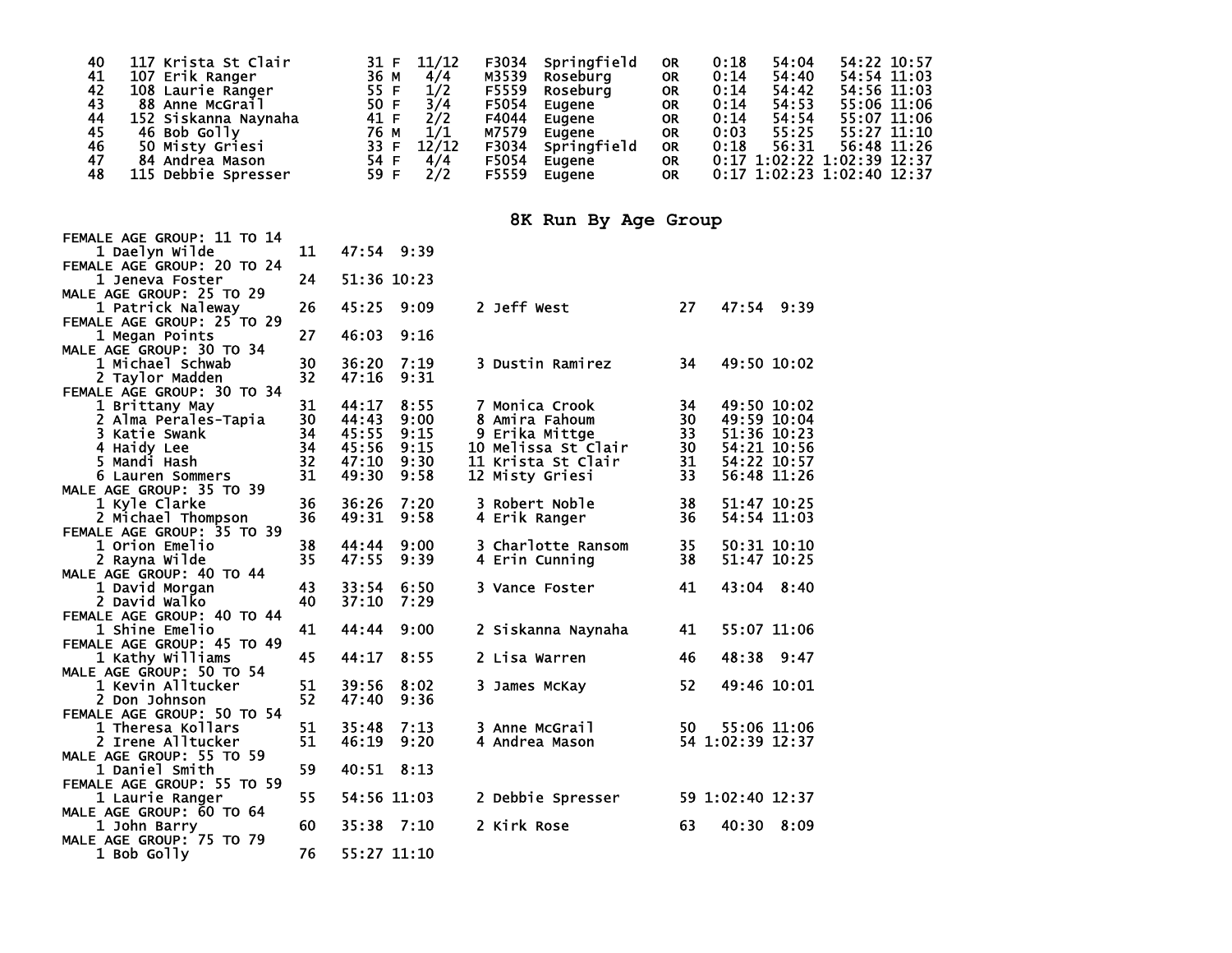## **5K Run/Walk Overall Results**

| Place No.<br>===== |     | Name                        |              | Ag S Div/Tot | Div<br>======  | City                   |                        | St Start     | ======= ======= ======= ===== = | Nettime Guntime Pace |              | W |
|--------------------|-----|-----------------------------|--------------|--------------|----------------|------------------------|------------------------|--------------|---------------------------------|----------------------|--------------|---|
| 1                  |     | 156 Joel Turner             | 35 M         | 1/3          | M3539          | Salem                  | <b>OR</b>              | 0:01         | 17:39                           | 17:40                | 5:41         |   |
| 2                  |     | 129 Gracie Todd             | 14 F         | 1/1          | F1114          | Eugene                 | <b>OR</b>              | 0:01         | 18:38                           | 18:38                | 6:00         |   |
| 3                  |     | 127 Holly Thomson           | 25 F         | 1/6          | F2529          | Eugene                 | <b>OR</b>              | 0:01         | 18:45                           | 18:46                | 6:03         |   |
| 4                  | 55  | Jenner Higgins              | 13 M         | 1/2          | M1114          | Eugene                 | <b>OR</b>              | 0:01         | 19:15                           | 19:15                | 6:12         |   |
|                    |     | 155 Grant Linsell           | 34 M         | 1/8          | M3034          | Salem                  | <b>OR</b>              | 0:02         | 19:38                           | 19:40                | 6:20         |   |
| 5<br>6<br>7        |     | 150 Alex Eddy               | 16 M         | 1/1          | M1519          | Junction City OR       |                        | 0:01         | 20:23                           | 20:23                | 6:34         |   |
|                    |     | 158 Ryan Melton             | 36 M         | 2/3          | M3539          | Salem                  | <b>OR</b>              | 0:04         | 21:18                           | 21:22                | 6:53         |   |
| 8                  |     | 151 Roger Dow               | 49 M         | 1/3          | M4549          | <b>Salem</b>           | <b>OR</b>              | 0:05         | 21:22                           | 21:26                | 6:54         |   |
| $\overline{9}$     |     | 159 Jessica Crawford        | 30 F         | 1/9          | F3034          | Portland               | <b>OR</b>              | 0:03         | 21:35                           | 21:38                | 6:58         |   |
| 10                 |     | 157 Ingrid Siadal           | 33 F         | 2/9          | F3034          | Salem                  | <b>OR</b>              | 0:05         | 21:41                           | 21:46                | 7:01         |   |
| 11                 |     | 91 Rachel Miller            | 35 F         | 1/4          | F3539          | Cottage Grove OR       |                        | 0:06         | 21:54                           | 22:00                | 7:05         |   |
| 12                 |     | 10 Alan Bianchi             | 42 M         | 1/3          | M4044          | Eugene                 | <b>OR</b>              | 0:04         | 22:04                           | 22:07                | 7:08         |   |
| 13                 |     | 66 Matt Johnson             | 30 M         | 2/8          | м3034          | Tigard                 | <b>OR</b>              | 0:01         | 22:38                           | 22:39                | 7:18         |   |
| 14                 |     | 57 Karina Hoogstede         | 21 F         | 1/5          | F2024          | <b>Poulsbo</b>         | WA                     | 0:03         | 23:03                           | 23:06                | 7:27         |   |
| 15                 |     | 15 Andy Burke               | 41 M         | 2/3          | M4044          | Eugene                 | <b>OR</b>              | 0:06         | 23:06                           | 23:12                | 7:28         |   |
| 16                 |     | 166 Jeremy Owell            | 31 M         | 3/8          | M3034          | Keizer                 | <b>OR</b>              | 0:02         | 24:32                           | 24:33                | 7:55         |   |
| 17                 | 59. | Justin Howell               | 31 M         | 4/8          | M3034          | Eugene                 | <b>OR</b>              | 0:03         | 24:36                           | 24:38                | 7:56         |   |
| 18                 |     | 37 Peter Flier              | 26 M         | 1/2          | M2529          | Eugene                 | <b>OR</b>              | 0:10         | 24:49                           | 24:58                | 8:03         |   |
| 19                 |     | 161 Rick Keller             | 68 M         | 1/1          | M6569          | Harrisburg             | <b>OR</b>              | 0:02         | 25:40                           | 25:42                | 8:17         |   |
| 20                 |     | 56 Hayley Hill              | 20 F         | 2/5          | F2024          | Salem                  | <b>OR</b>              | 0:05         | 26:33                           | 26:38                | 8:35         |   |
| 21                 | 31  | Dale Dick                   | 50 M         | 1/1          | M5054          | Harrisburg             | <b>OR</b>              | 0:02         | 27:10                           | 27:11                | 8:45         |   |
| 22                 | 11  | Thomas Boldon               | 47 M         | 2/3          | M4549          | Eugene                 | <b>OR</b>              | 0:02         | 27:10                           | 27:12                | 8:46         |   |
| 23                 |     | 18 Christopher Chapman      | 12 M         | 2/2          | M1114          | Lowe <sup>11</sup>     | <b>OR</b>              | 0:06         | 27:31                           | 27:37                | 8:54         |   |
| 24                 |     | 20 Eren Cil                 | 29 M         | 2/2          | M2529          | Eugene                 | <b>OR</b>              | 0:20         | 27:24                           | 27:44                | 8:56         |   |
| 25                 | 4   | Avery Anderson              | 8 F          | 1/1          | F0110          | Springfield            | <b>OR</b>              | 0:06         | 28:09                           | 28:14                | 9:06         |   |
| 26                 | 5   | Matt Anderson               | 40 M         | 3/3          | M4044          | Springfield            | <b>OR</b>              | 0:06         | 28:13                           | 28:18                | 9:07         |   |
| 27                 | 43  | Geoff Gilchrist             | 24 M         | 1/1          | M2024          | Tigard                 | <b>OR</b>              | 0:02         | 28:20                           | 28:22                | 9:08         |   |
| 28<br>29           | 44  | Paul Gilchrist              | 56 M         | 1/1          | M5559          | Tigard                 | <b>OR</b>              | 0:02         | 28:21                           | 28:23<br>28:34       | 9:08         |   |
| 30                 |     | 102 Bingham Powell          | 30 M<br>32 F | 5/8          | M3034          | Eugene                 | <b>OR</b>              | 0:14         | 28:20<br>28:26                  | 28:40                | 9:12<br>9:14 |   |
| 31                 |     | 123 Elizabeth Tesi          | 45 F         | 3/9<br>1/3   | F3034<br>F4549 | Eugene                 | <b>OR</b>              | 0:14<br>0:05 | 29:28                           | 29:32                | 9:31         |   |
| $\overline{32}$    |     | 62 Mary Jaqua<br>154 Jim Vu | 31 M         | 6/8          | M3034          | Eugene<br><b>Salem</b> | <b>OR</b><br><b>OR</b> | 0:05         | 29:43                           | 29:48                | 9:36         |   |
| 33                 |     | 54 Joshua Hewson            | 30 M         | 7/8          | м3034          | Vancouver              | WA                     | 0:16         | 29:57                           | 30:12                | 9:44         |   |
| 34                 |     | 87 Dana Mazur               | 28 F         | 2/6          | F2529          | <b>Beaverton</b>       | <b>OR</b>              | 0:05         | 30:09                           | 30:13                | 9:44         |   |
| 35                 |     | 136 Lauren Ward             | 22 F         | 3/5          | F2024          | Eugene                 | <b>OR</b>              | 0:07         | 31:10                           |                      | 31:16 10:04  |   |
| 36                 |     | 58 Sally Hoppe              | 43 F         | 1/4          | F4044          | Albany                 | <b>OR</b>              | 0:08         | 32:25                           |                      | 32:33 10:29  |   |
| 37                 |     | 34 Jeffrey Evans            | 31 M         | 8/8          | м3034          | Mesa                   | <b>AZ</b>              | 0:14         | 32:33                           |                      | 32:46 10:33  |   |
| 38                 |     | 30 Lindsey Davis            | 29 F         | 3/6          | F2529          | Mesa                   | ΑZ                     | 0:14         | 32:33                           |                      | 32:47 10:33  |   |
| 39                 |     | 70 Jerusha Karraker         | 32 F         | 4/9          | F3034          | Eugene                 | <b>OR</b>              | 0:04         | 33:15                           |                      | 33:18 10:44  |   |
| 40                 |     | 98 Hillary Nomako           | 29 F         | 4/6          | F2529          | Eugene                 | <b>OR</b>              | 0:12         | 33:27                           |                      | 33:38 10:50  |   |
| 41                 |     | 12 Hope Bond                | 22 F         | 4/5          | F2024          | Eugene                 | 0R                     | 0:04         | 33:51                           |                      | 33:55 10:55  |   |
| 42                 | 1   | Elizabeth Aguirre           | 28 F         | 5/6          | F2529          | Eugene                 | <b>OR</b>              | 0:04         | 34:00                           |                      | 34:03 10:58  |   |
| 43                 |     | 153 Tracy Oulman            | 37 F         | 2/4          | F3539          | <b>Eugene</b>          | <b>OR</b>              | 0:02         | 34:24                           |                      | 34:26 11:05  |   |
| 44                 | 79  | Carolin Lesch               | 17 F         | 1/1          | F1519          | Springfield            | <b>OR</b>              | 0:08         | 34:33                           |                      | 34:40 11:10  |   |
| 45                 |     | 105 Joshua Puhn             | 35 M         | 3/3          | M3539          | Eugene                 | <b>OR</b>              | 0:19         | 35:22                           |                      | 35:40 11:29  |   |
| 46                 |     | 65 Ivette Johnson           | 41 F         | 2/4          | F4044          | Eugene                 | <b>OR</b>              | 0:21         | 35:51                           |                      | 36:12 11:39  |   |
| 47                 |     | 45 Molly Girardi            | 30 F         | 5/9          | F3034          | Salem                  | <b>OR</b>              | 0:12         | 36:44                           |                      | 36:56 11:54  |   |
| 48                 |     | 163 Sam Thornton            | 7 M          | 1/1          | M0110          | Eugene                 | <b>OR</b>              | 0:03         | 38:11                           |                      | 38:13 12:19  |   |
| 49                 |     | 122 Gene Tang               | 31 F         | 6/9          | F3034          | Eugene                 | <b>OR</b>              | 0:08         | 38:18                           |                      | 38:26 12:23  |   |
| 50                 |     | 128 Vicki Tindall           | 43 F         | 3/4          | F4044          | Springfield            | 0R                     | 0:11         | 41:27                           |                      | 41:37 13:24  |   |
| 51                 |     | 130 Joesette Tripplett      | 42 F         | 4/4          | F4044          | Springfield            | <b>OR</b>              | 0:11         | 41:27                           |                      | 41:37 13:24  |   |
| 52                 | 19  | Becky Chineworth            | 59 F         | 1/2          | F5559          | Eugene                 | <b>OR</b>              | 0:16         | 42:02                           |                      | 42:17 13:37  |   |
| 53                 |     | 104 Anna Puhn               | 31 F         | 7/9          | F3034          | <b>Eugene</b>          | <b>OR</b>              | 0:20         | 42:40                           |                      | 42:59 13:50  |   |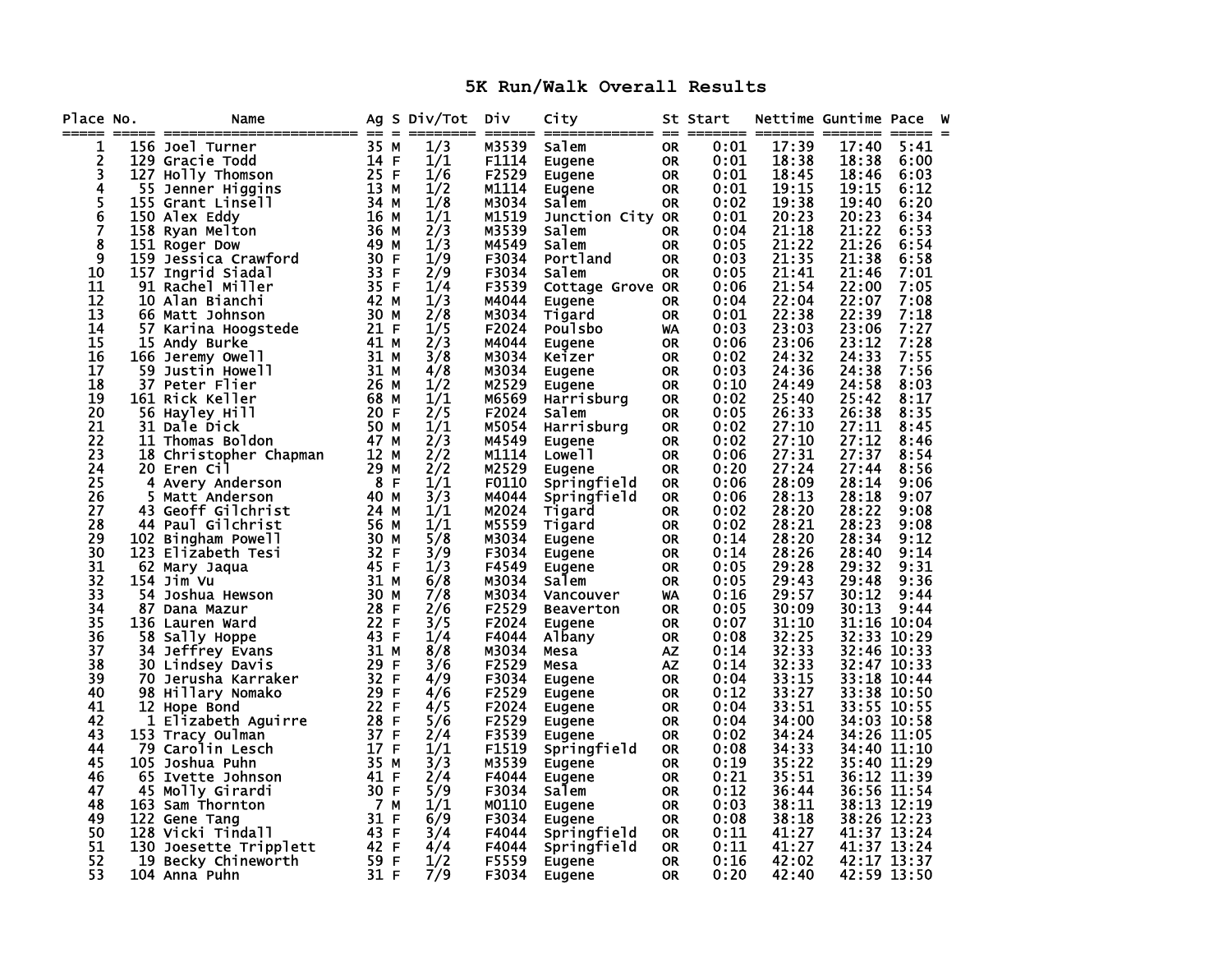| 54 | 36 Hannah Flier    | 26 F | 6/6 | F2529 | Eugene      | <b>OR</b> | 0:10 | 43:43                        | 43:53 14:08 |               |  |
|----|--------------------|------|-----|-------|-------------|-----------|------|------------------------------|-------------|---------------|--|
| 55 | 103 Sue Pritzker   | 63 F | 1/3 | F6064 | Portland    | <b>OR</b> | 0:10 | 44:02                        |             | 44:11 14:14   |  |
| 56 | 131 Paul Tucker    | 47 M | 3/3 | M4549 | Newport     | <b>OR</b> | 0:22 | 46:33                        |             | 46:55 15:06   |  |
| 57 | 42 Jane Gilbert    | 59 F | 2/2 | F5559 | Eugene      | <b>OR</b> | 0:19 | 49:29                        | 49:47 16:02 |               |  |
| 58 | 41 Bob Gilbert     | 60 M | 1/1 | M6064 | Eugene      | <b>OR</b> | 0:19 | 49:29                        |             | 49:47 16:02   |  |
| 59 | 9 Marissa Beatty   | 35 F | 3/4 | F3539 | Eugene      | <b>OR</b> | 0:28 | 49:39                        |             | 50:07 16:08   |  |
| 60 | 148 Amy Joynes     | 22 F | 5/5 | F2024 | Eugene      | <b>OR</b> | 0:29 | 49:41                        |             | 50:10 16:09 W |  |
| 61 | 146 Michelle Lang  | 49 F | 2/3 | F4549 | Eugene      | <b>OR</b> | 0:30 | 50:24                        |             | 50:54 16:23 w |  |
| 62 | 147 Dawn Kriz      | 35 F | 4/4 | F3539 | Eugene      | <b>OR</b> | 0:38 | 50:17                        |             | 50:55 16:24 w |  |
| 63 | 145 Diane Schultz  | 48 F | 3/3 | F4549 | Eugene      | <b>OR</b> | 0:29 | 50:26                        |             | 50:55 16:24 w |  |
| 64 | 48 Shayna Gonzalez | 34 F | 8/9 | F3034 | Springfield | <b>OR</b> | 0:09 | 51:06                        |             | 51:14 16:30   |  |
| 65 | 172 Amanda Puhn    | 31 F | 9/9 | F3034 | Eugene      | <b>OR</b> | 0:04 | 52:37                        |             | 52:40 16:58 w |  |
| 66 | 169 Minalee Saks   | 64 F | 2/3 | F6064 | Eugene      | <b>OR</b> | 0:05 | 52:48                        |             | 52:53 17:02   |  |
| 67 | 47 Carol Golly     | 61 F |     | F6064 | Eugene      | <b>OR</b> |      | $0:25$ 1:10:10 1:10:34 22:43 |             |               |  |
|    |                    |      |     |       |             |           |      |                              |             |               |  |

**5K Run/Walk By Age Group** 

| MALE AGE GROUP: 1 TO 10    |    |               |                       |    |                |
|----------------------------|----|---------------|-----------------------|----|----------------|
| 1 Sam Thornton             | 7  | 38:13 12:19   |                       |    |                |
| FEMALE AGE GROUP: 1 TO 10  |    |               |                       |    |                |
| 1 Avery Anderson           | 8  | 28:14 9:06    |                       |    |                |
| MALE AGE GROUP: 11 TO 14   |    |               |                       |    |                |
| 1 Jenner Higgins           | 13 | 19:15<br>6:12 | 2 Christopher Chapman | 12 | 27:37 8:54     |
| FEMALE AGE GROUP: 11 TO 14 |    |               |                       |    |                |
| 1 Gracie Todd              | 14 | 18:38<br>6:00 |                       |    |                |
| MALE AGE GROUP: 15 TO 19   |    |               |                       |    |                |
| 1 Alex Eddy                | 16 | 20:23 6:34    |                       |    |                |
| FEMALE AGE GROUP: 15 TO 19 |    |               |                       |    |                |
| 1 Carolin Lesch            | 17 | 34:40 11:10   |                       |    |                |
| MALE AGE GROUP: 20 TO 24   |    |               |                       |    |                |
| <b>1 Geoff Gilchrist</b>   | 24 | 28:22<br>9:08 |                       |    |                |
| FEMALE AGE GROUP: 20 TO 24 |    |               |                       |    |                |
| 1 Karina Hoogstede         | 21 | 23:06<br>7:27 | 4 Hope Bond           | 22 | 33:55 10:55    |
| 2 Hayley Hill              | 20 | 26:38 8:35    | 5 Amy Joynes          | 22 | 50:10 16:09    |
| 3 Lauren Ward              | 22 | 31:16 10:04   |                       |    |                |
| MALE AGE GROUP: 25 TO 29   |    |               |                       |    |                |
| 1 Peter Flier              | 26 | 24:58<br>8:03 | 2 Eren Cil            | 29 | $27:44$ 8:56   |
| FEMALE AGE GROUP: 25 TO 29 |    |               |                       |    |                |
| 1 Holly Thomson            | 25 | 18:46<br>6:03 | 4 Hillary Nomako      | 29 | 33:38 10:50    |
| 2 Dana Mazur               | 28 | 30:13<br>9:44 | 5 Elizabeth Aguirre   | 28 | 34:03 10:58    |
| 3 Lindsey Davis            | 29 | 32:47 10:33   | 6 Hannah Flier        | 26 | 43:53 14:08    |
| MALE AGE GROUP: 30 TO 34   |    |               |                       |    |                |
| 1 Grant Linsell            | 34 | 19:40<br>6:20 | 5 Bingham Powell      | 30 | 28:34<br>9:12  |
| 2 Matt Johnson             | 30 | 22:39<br>7:18 | 6 Jim Vu              | 31 | 29:48<br>9:36  |
| 3 Jeremy Owell             | 31 | 24:33<br>7:55 | Joshua Hewson         | 30 | 30:12<br>9:44  |
| 4 Justin Howell            | 31 | 24:38<br>7:56 | Jeffrey Evans         | 31 | 32:46<br>10:33 |
| FEMALE AGE GROUP: 30 TO 34 |    |               |                       |    |                |
| 1 Jessica Crawford         | 30 | 21:38<br>6:58 | 6 Gene Tang           | 31 | 38:26 12:23    |
| 2 Ingrid Siadal            | 33 | 21:46<br>7:01 | 7 Anna Puhn           | 31 | 42:59 13:50    |
| 3 Elizabeth Tesi           | 32 | 28:40<br>9:14 | 8 Shayna Gonzalez     | 34 | 51:14 16:30    |
| 4 Jerusha Karraker         | 32 | 33:18 10:44   | 9 Amanda Puhn         | 31 | 52:40 16:58    |
| 5 Molly Girardi            | 30 | 36:56 11:54   |                       |    |                |
| MALE AGE GROUP: 35 TO 39   |    |               |                       |    |                |
| 1 Joel Turner              | 35 | 17:40<br>5:41 | 3 Joshua Puhn         | 35 | 35:40 11:29    |
| 2 Ryan Melton              | 36 | 21:22<br>6:53 |                       |    |                |
| FEMALE AGE GROUP: 35 TO 39 |    |               |                       |    |                |
| 1 Rachel Miller            | 35 | 7:05<br>22:00 | 3 Marissa Beatty      | 35 | 50:07 16:08    |
|                            |    |               |                       |    |                |